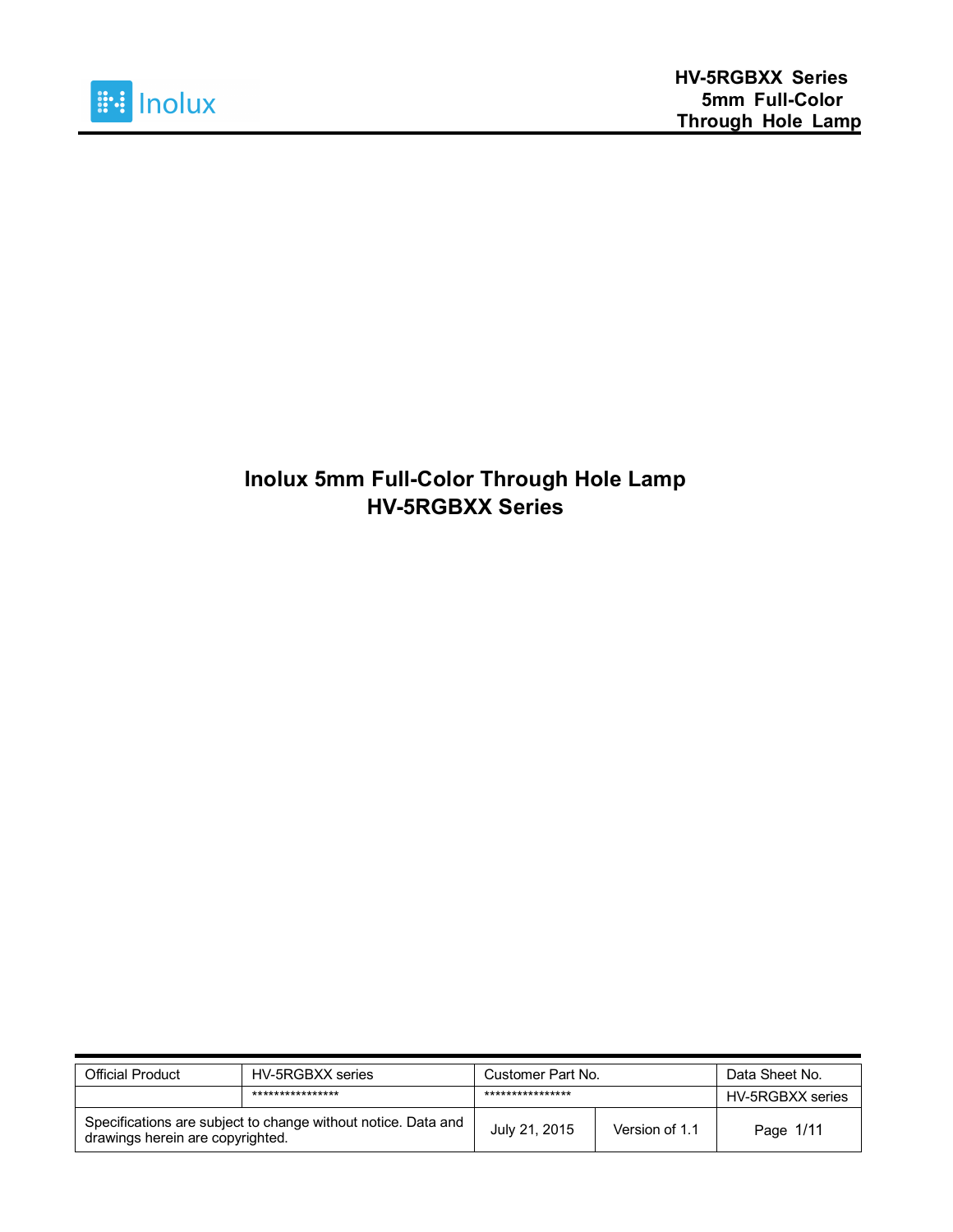

### **DISCLAIMER**

INOLUX reserves the right to make changes without further notice to any products herein to improve reliability, function or design. INOLUX does not assume any liability arising out of the application or use of any product or circuit described herein; neither does it convey any license under its patent rights, nor the rights of others.

# **LIFE SUPPORT POLICY**

INOLUX's products are not authorized for use as critical components in life support devices or systems without the express written approval of the President of INOLUX or INOLUX INTERNATIONAL. As used herein:

1. Life support devices or systems are devices or systems which, (a) are intended for surgical implant into the body, or (b) support or sustain life, and (c) whose failure to perform when properly used in accordance with instructions for use provided in the labeling, can be reasonably expected to result in a significant injury of the user.

2. A critical component in any component of a life support device or system whose failure to perform can be reasonably expected to cause the failure of the life support device or system, or to affect its safety or effectiveness.

| <b>Official Product</b>                                                                           | HV-5RGBXX series | Customer Part No. |                | Data Sheet No.   |
|---------------------------------------------------------------------------------------------------|------------------|-------------------|----------------|------------------|
|                                                                                                   | **************** | ****************  |                | HV-5RGBXX series |
| Specifications are subject to change without notice. Data and<br>drawings herein are copyrighted. |                  | July 21, 2015     | Version of 1.1 | Page 2/11        |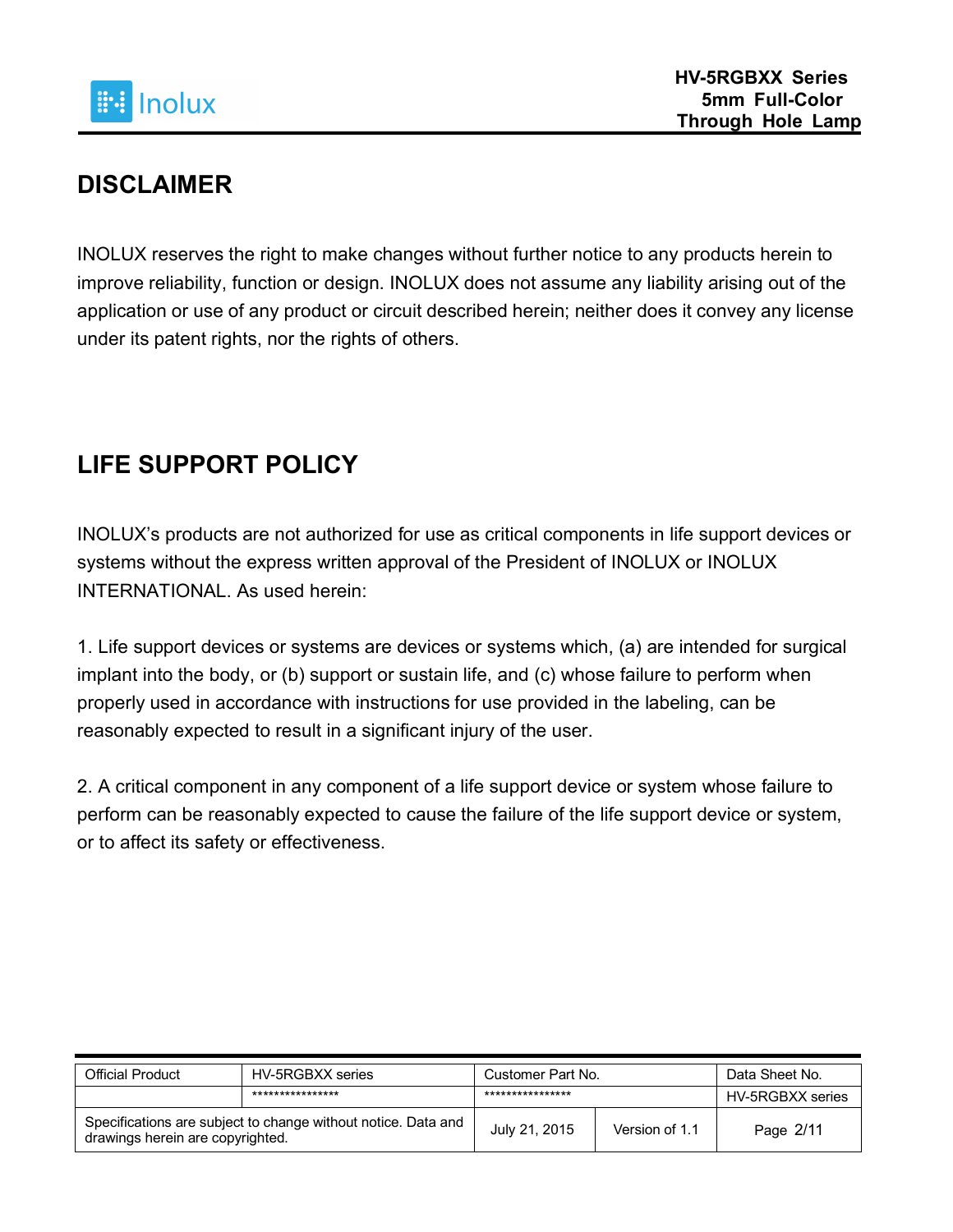

# **Orderable Information**

| V<br>$\blacksquare$ | 5 R G B X X - '    |                             |                      |
|---------------------|--------------------|-----------------------------|----------------------|
|                     |                    |                             |                      |
| <b>Series Name</b>  | <b>Color Code</b>  | <b>Viewing Angle</b>        | <b>Customer Code</b> |
| <b>IHV=</b>         | <b>RGB=</b>        | $25 = 25^{\circ}$           | $YYYY =$             |
| Inolux Through      | 1632nm AllnGaP Red | $\bm{60} = \bm{60}^{\circ}$ | Customer code        |
| Hole Lamp           | 520nm InGaN Green  |                             |                      |
|                     | 470nm InGaN Blue   |                             |                      |

| Official Product                                                                                  | HV-5RGBXX series | Customer Part No. |                | Data Sheet No.   |
|---------------------------------------------------------------------------------------------------|------------------|-------------------|----------------|------------------|
|                                                                                                   | **************** | ****************  |                | HV-5RGBXX series |
| Specifications are subject to change without notice. Data and<br>drawings herein are copyrighted. |                  | July 21, 2015     | Version of 1.1 | Page 3/11        |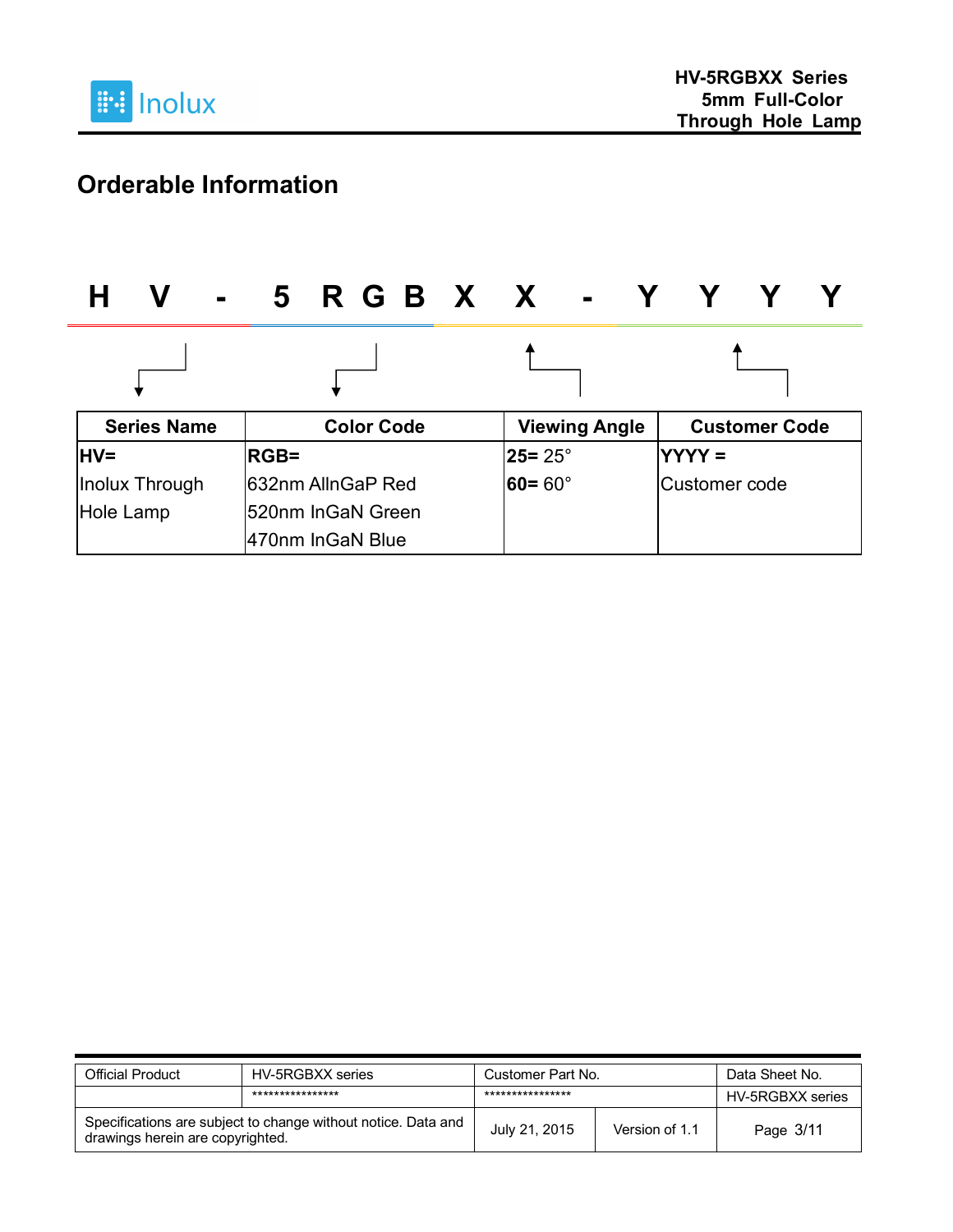

#### **Features:**

- Full-Color
- Popular 5mm through hole package
- White Diffused Lens
- AllnGaP/InGaN technology
- Solid state reliability
- Special packaging available upon request



-All Dimensions are in millimeters

 $-$ Tolerance  $= +/- 0.25$ mm

| <b>Official Product</b>                                                                           | HV-5RGBXX series | Customer Part No. |                | Data Sheet No.   |
|---------------------------------------------------------------------------------------------------|------------------|-------------------|----------------|------------------|
|                                                                                                   | **************** | ****************  |                | HV-5RGBXX series |
| Specifications are subject to change without notice. Data and<br>drawings herein are copyrighted. |                  | July 21, 2015     | Version of 1.1 | Page 4/11        |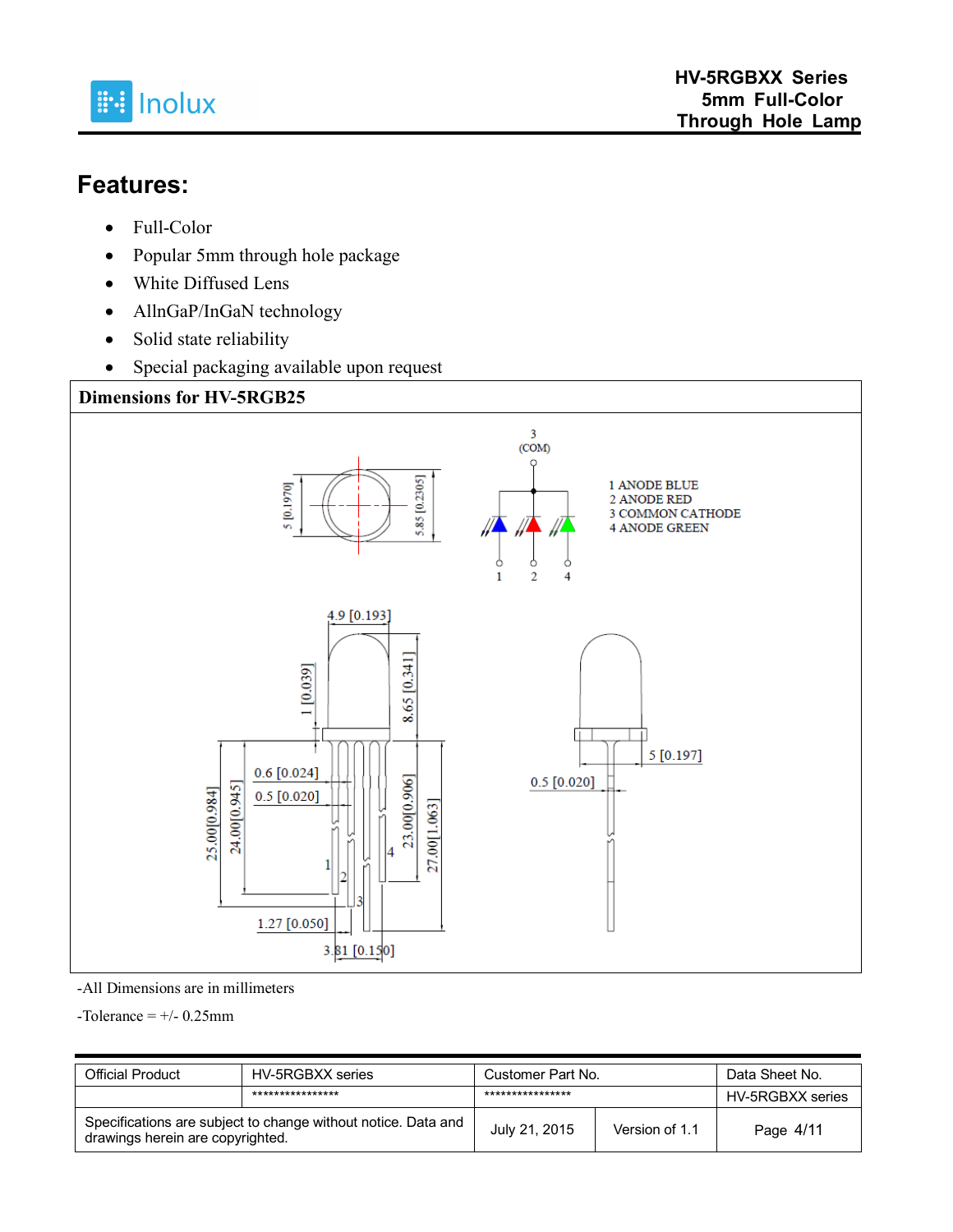



-All Dimensions are in millimeters

 $-$ Tolerance =  $+/$ - 0.25mm

| Official Product                                                                                  | HV-5RGBXX series | Customer Part No. |                | Data Sheet No.   |
|---------------------------------------------------------------------------------------------------|------------------|-------------------|----------------|------------------|
|                                                                                                   | **************** | ****************  |                | HV-5RGBXX series |
| Specifications are subject to change without notice. Data and<br>drawings herein are copyrighted. |                  | July 21, 2015     | Version of 1.1 | Page 5/11        |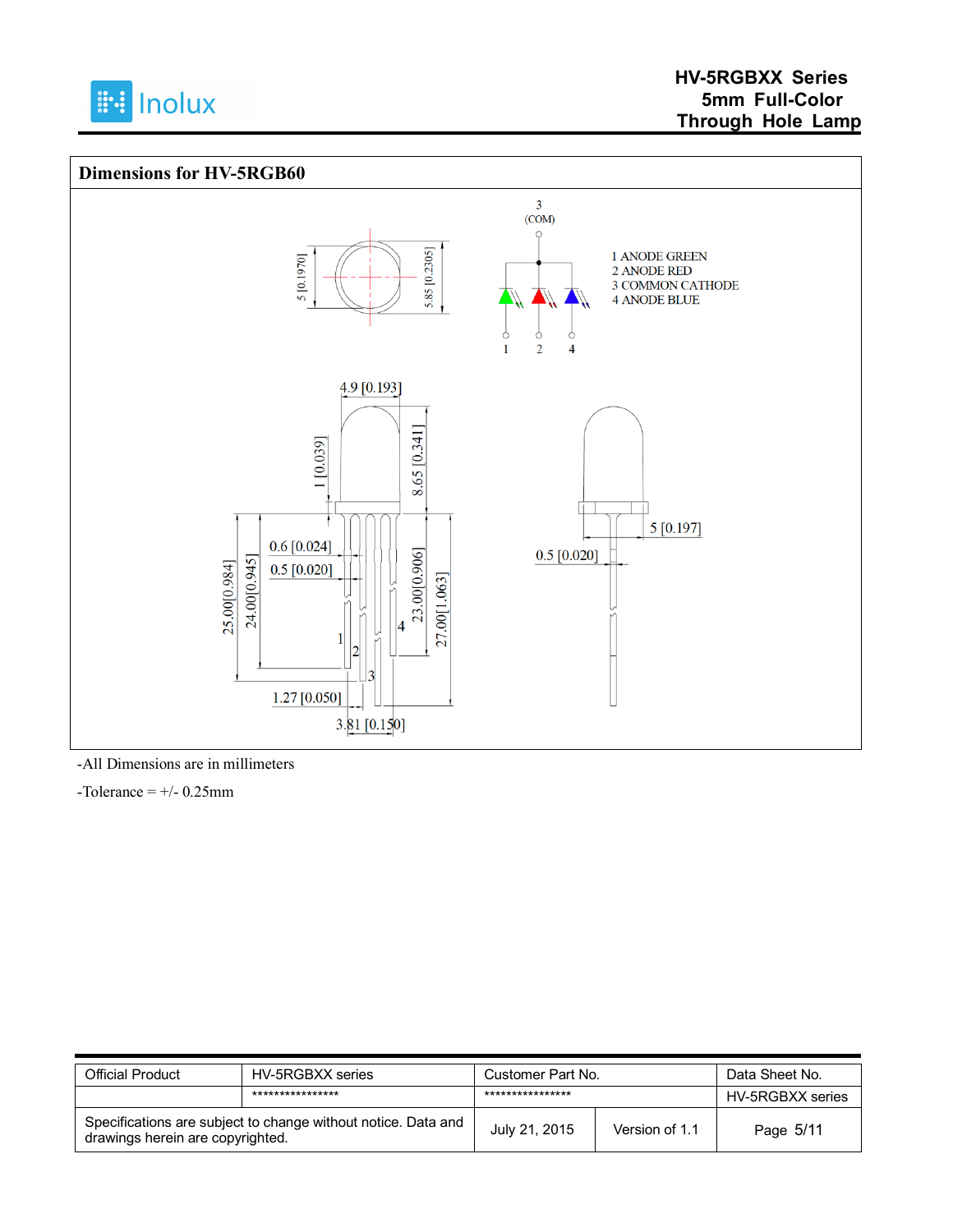# **Absolute Maximum Ratings at Ta=25C**

| <b>Parameter</b>                                           | <b>Symbol</b>    | <b>AllnGaP</b>  | <b>InGaN</b> | Unit      |
|------------------------------------------------------------|------------------|-----------------|--------------|-----------|
| Power Dissipation                                          | P <sub>d</sub>   | 65              | 95           | mW        |
| Reverse Voltage                                            | $V_r$            |                 | 5            | V         |
| <b>Forward Current</b>                                     | IF               | 25              |              | mA        |
| <b>Reverse Current</b>                                     | $\rm Ir$         | 10              |              | $\mu A$   |
| Peak Current (1/10 Duty Cycle,<br>$0.1$ ms pulse width $)$ | IF $(Peak)$      | 100             |              | mA        |
| <b>Operating Temperature Range</b>                         | Topr             | $-40$ to $+80$  |              | $\circ$ C |
| <b>Storage Temperature Range</b>                           | $T_{\text{stg}}$ | $-40$ to $+100$ |              | $\circ$ C |
| Lead Soldering Temp                                        | $T_{sol}$        | 260             |              | $\circ$ C |

| <b>Official Product</b>                                                                           | HV-5RGBXX series | Customer Part No. |                | Data Sheet No.   |
|---------------------------------------------------------------------------------------------------|------------------|-------------------|----------------|------------------|
|                                                                                                   | **************** | ****************  |                | HV-5RGBXX series |
| Specifications are subject to change without notice. Data and<br>drawings herein are copyrighted. |                  | July 21, 2015     | Version of 1.1 | Page 6/11        |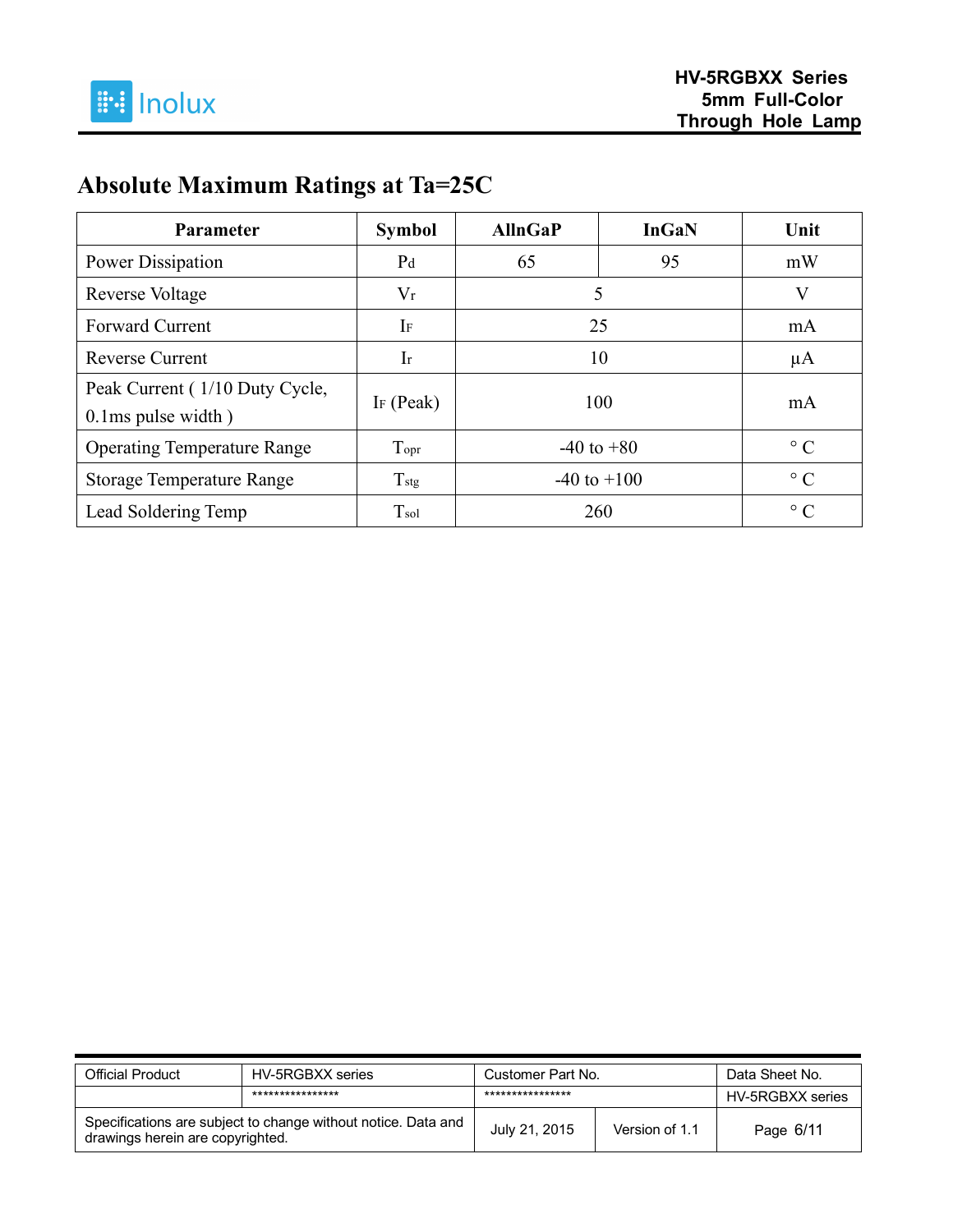# **Electrical and Optical Characteristic ( @ 25 degree C )**

| Parameter                | $\bf R$     | G    | B        | <b>Test Condition</b> |
|--------------------------|-------------|------|----------|-----------------------|
| Luminous Intensity:      |             |      |          |                       |
| Min (mcd)                | 1600        | 2000 | 1000     | $If=20mA$             |
| Typ (mcd)                | 3200        | 4000 | 2000     | $If=20mA$             |
| Forward voltage (Vf)     |             |      |          |                       |
| Typ                      | 2.0         | 3.4  | 3.4      | $If=20mA$             |
| Max                      | 2.6         | 3.8  | 3.8      | $If=20mA$             |
| Dominant Wavelength (nm) | 624         | 525  | 470      | $If=20mA$             |
| Viewing Angle (Deg)      | 25          | 25   | 25       | $If=20mA$             |
|                          |             |      |          |                       |
| Parameter                | $\mathbf R$ | G    | $\bf{B}$ | <b>Test Condition</b> |
| Luminous Intensity:      |             |      |          |                       |
| Min (mcd)                | 350         | 450  | 250      | $If=20mA$             |
| Typ (mcd)                | 600         | 1000 | 500      | $If=20mA$             |
| Forward voltage (Vf)     |             |      |          |                       |
| Typ                      | 2.0         | 3.4  | 3.4      | If= $20mA$            |
| Max                      | 2.6         | 3.8  | 3.8      | $If=20mA$             |
| Dominant Wavelength (nm) | 624         | 525  | 470      | $If=20mA$             |
| Viewing Angle (Deg)      | 60          | 60   | 60       | $If=20mA$             |

**-** Brightness tolerance = +/- 10%

| Official Product                                                                                  | HV-5RGBXX series | Customer Part No. |                | Data Sheet No.   |
|---------------------------------------------------------------------------------------------------|------------------|-------------------|----------------|------------------|
|                                                                                                   | **************** | ****************  |                | HV-5RGBXX series |
| Specifications are subject to change without notice. Data and<br>drawings herein are copyrighted. |                  | July 21, 2015     | Version of 1.1 | Page 7/11        |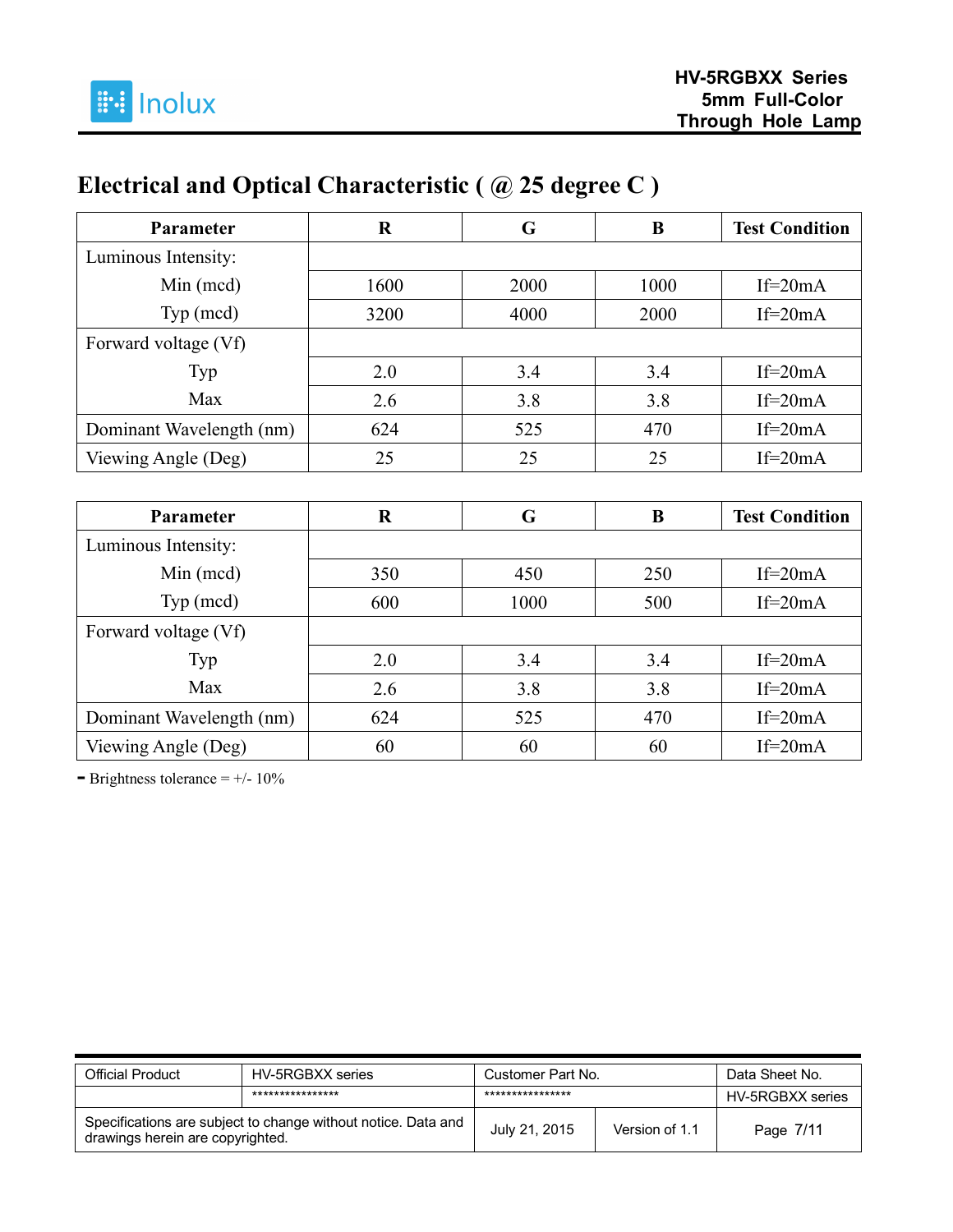



| Official Product                                                                                  | HV-5RGBXX series | Customer Part No. |                | Data Sheet No.   |
|---------------------------------------------------------------------------------------------------|------------------|-------------------|----------------|------------------|
|                                                                                                   | **************** | ****************  |                | HV-5RGBXX series |
| Specifications are subject to change without notice. Data and<br>drawings herein are copyrighted. |                  | July 21, 2015     | Version of 1.1 | Page 8/11        |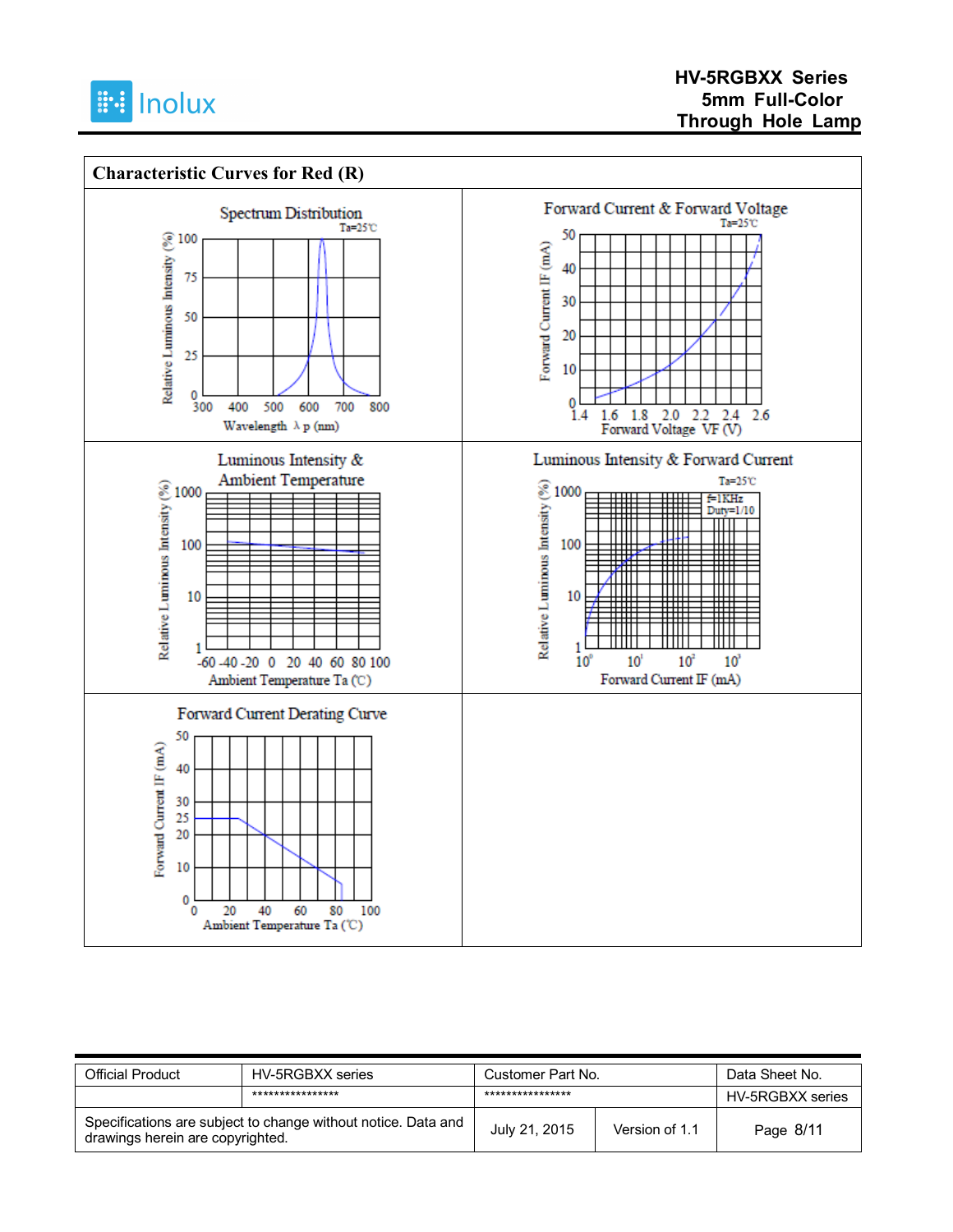



| <b>Official Product</b>                                                                           | HV-5RGBXX series | Customer Part No. |                | Data Sheet No.   |
|---------------------------------------------------------------------------------------------------|------------------|-------------------|----------------|------------------|
|                                                                                                   | **************** | ****************  |                | HV-5RGBXX series |
| Specifications are subject to change without notice. Data and<br>drawings herein are copyrighted. |                  | July 21, 2015     | Version of 1.1 | Page 9/11        |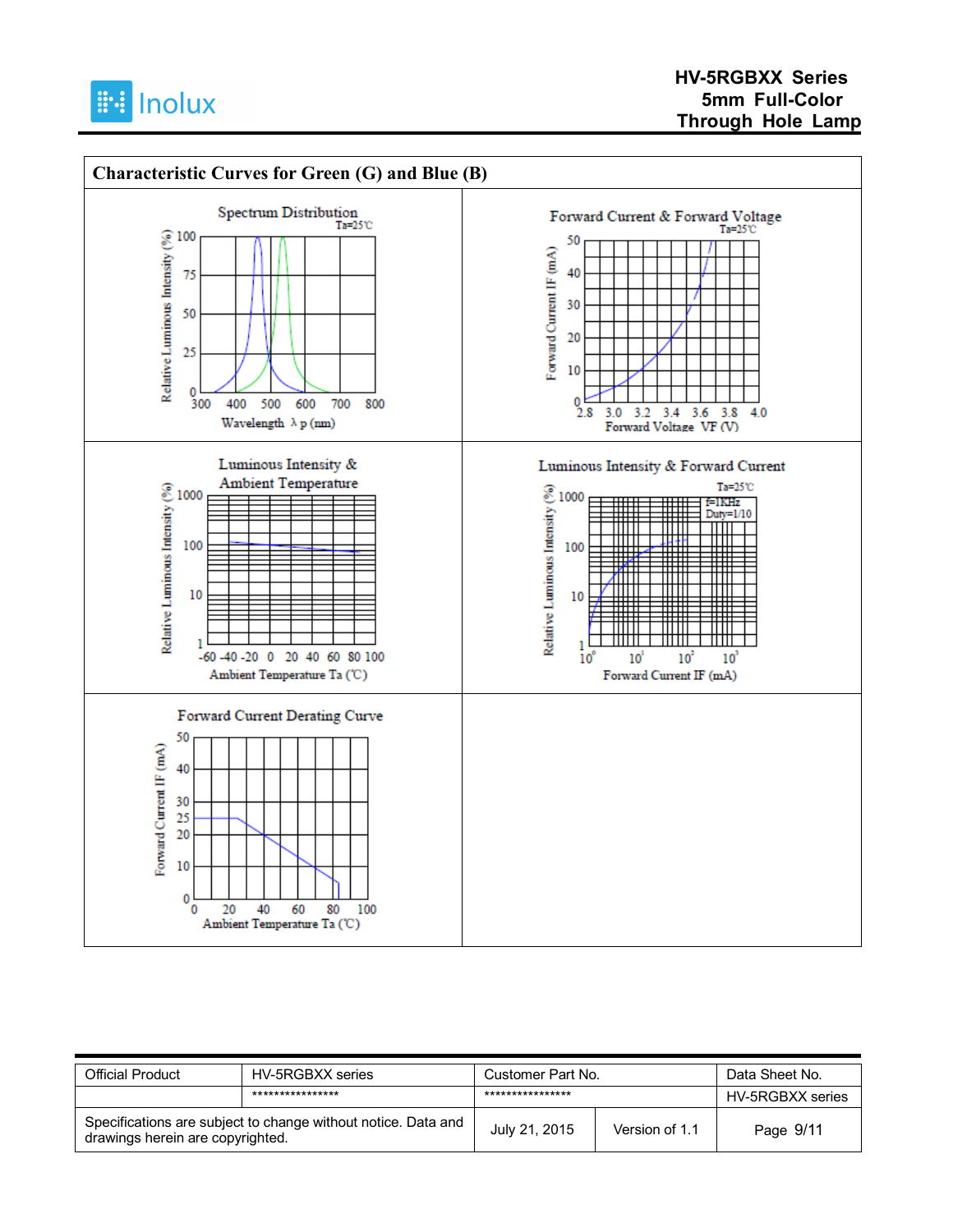



| <b>Official Product</b>                                                                           | HV-5RGBXX series | Customer Part No. |                | Data Sheet No.   |
|---------------------------------------------------------------------------------------------------|------------------|-------------------|----------------|------------------|
|                                                                                                   | **************** | ****************  |                | HV-5RGBXX series |
| Specifications are subject to change without notice. Data and<br>drawings herein are copyrighted. |                  | July 21, 2015     | Version of 1.1 | Page 10/11       |